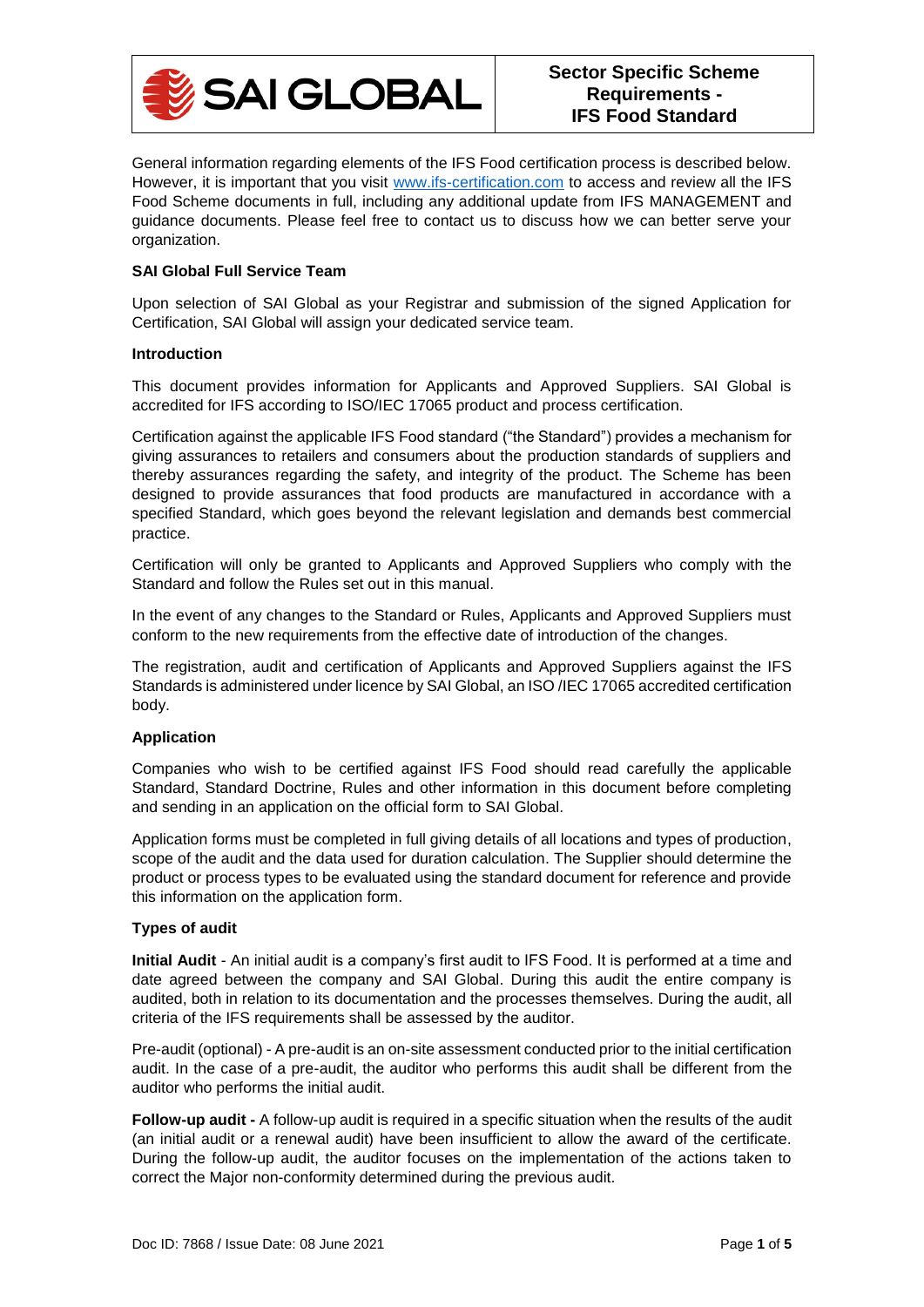

**Renewal audit -** Renewal audits are those which are performed after the initial audit. The period in which a renewal audit shall be performed is shown on the certificate. A renewal audit involves a full and thorough audit of a company resulting in the issue of a new certificate. During the audit, all criteria of the IFS requirements shall be assessed by the auditor. Particular attention is paid to the deviations and non-conformities identified during the previous audit, as well as to the effectiveness and implementation of corrective actions and preventive measures laid down in the company's corrective action plan. Corrective action plans from the previous audit shall always be assessed by the auditor, even if the previous audit has been performed more than one year ago. Therefore, audited companies shall always inform SAI Global if they have already been IFS certified in the past.

**Extension audit -** In specific situations, such as new products and / or processes to be included in the audit scope or each time the audit scope would need to be updated on the certificate, then, for an IFS Food certified company, it is not necessary to perform a complete new audit, but to organise an on-site extension audit during the validity period of the existing certificate.

Please refer to IFS Food Standard for more information about types of audit.

## **Certification process**

All audit activities are mutually planned with your assigned Auditor prior to the audit.

The Auditor will send an audit plan. The audit plan includes appropriate details concerning audit dates, duration, the scope covered and the complexity of the audit. The audit plan shall be sufficiently flexible to respond to any unexpected events which may arise during the site inspection activity within the certification audit. It also specifies which of the company's products or product ranges are to be audited. The company can only be audited at a time when it is actually producing the products specified in the scope of the audit. The audit plan will be sent before the audit, to ensure availability of responsible persons at the day of the audit.

The purpose of the audit is to check that the company conform to all the requirements of the Standard.

The audit shall be scheduled based on the following steps:

–– the opening meeting

–– the evaluation of existing quality and food safety systems; achieved by checking documentation (HACCP, quality management documentation)

- –– the on-site inspection and interviewing of the personnel
- –– the final conclusions drawn from the audit
- –– the closing meeting.

The company will assist and co-operate with the auditor during the audit. As part of the audit, personnel from different levels of management are interviewed. It is advisable that the company's senior managers are present at the opening and closing meetings so that any deviations and nonconformities can be discussed.

If the auditor identifies any areas that do not comply with the Standard, the Applicant will be informed of these at the time. At the end of the audit, the auditor will list these areas of nonconformity/deviations on a preliminary report.

The auditor may only issue a provisional assessment of company's status during the closing meeting. The auditor shall send the company both the pre-report of the audit and the outline action plan within 2 weeks of the audit date.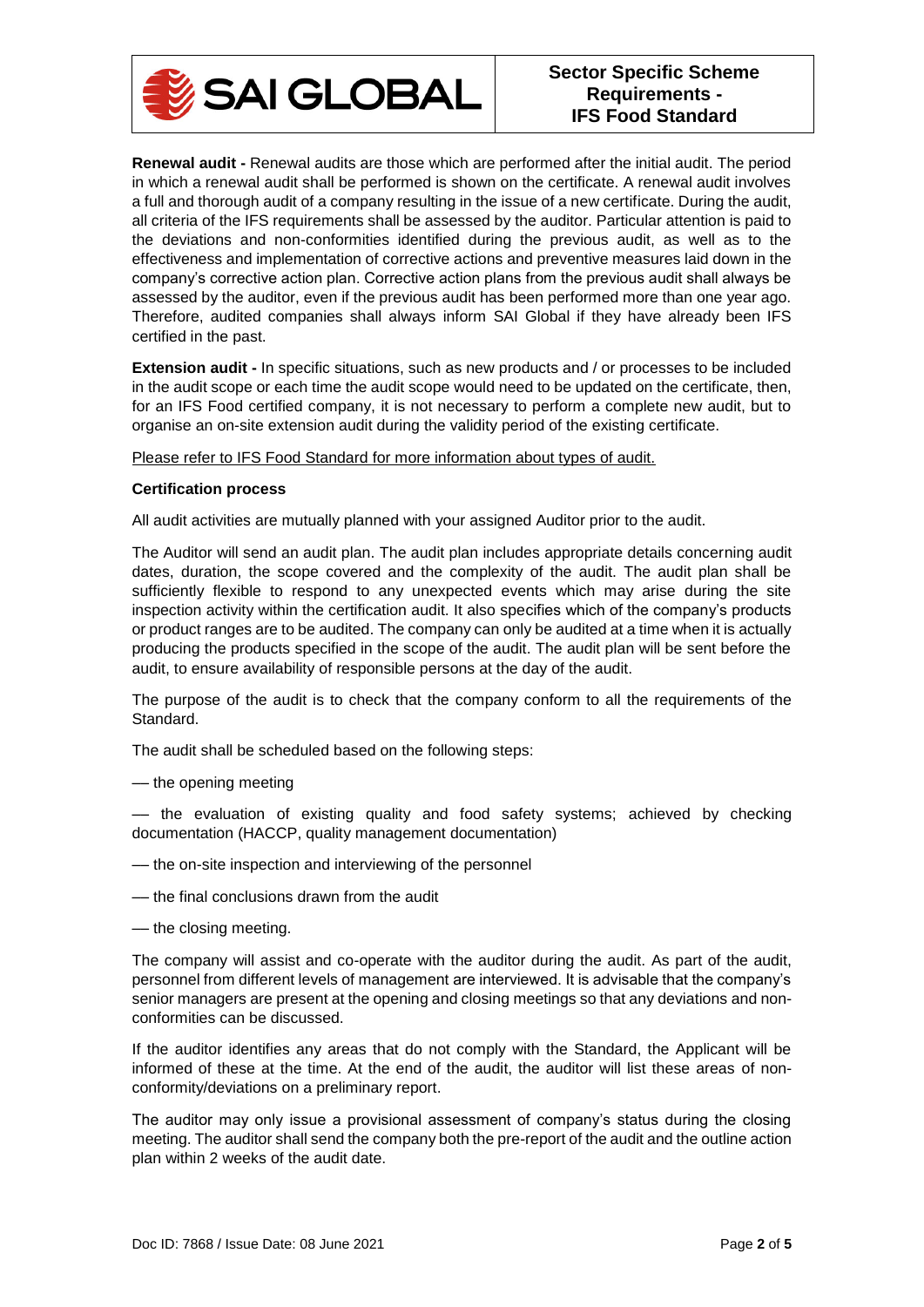

The company shall forward the corrective action plan to the auditor within 2 weeks of having received the pre-report of the audit and the action plan layout. If this deadline is not respected, the company has to undergo a complete initial or renewal audit

Following an audit, the auditor will submit the report and complete action plan to the SAI Global Office. SAI Global Certification Team is responsible for making the certification decision. The issue of the certificate is dependent on the audit results and on agreement on an appropriate action plan.

Companies will normally receive a certificate within 6 weeks (target) or 8 weeks (maximum time) of the audit.

| <b>Audit</b>                                                     | <b>Status</b>                                                                             | <b>Action</b>                                                                                                                                                         | <b>Report form</b>                              | <b>Certificate</b>                                                                                                                                      |
|------------------------------------------------------------------|-------------------------------------------------------------------------------------------|-----------------------------------------------------------------------------------------------------------------------------------------------------------------------|-------------------------------------------------|---------------------------------------------------------------------------------------------------------------------------------------------------------|
| result                                                           |                                                                                           | company                                                                                                                                                               |                                                 |                                                                                                                                                         |
| At least 1<br><b>KO</b> scored<br>with D                         | Not approved                                                                              | Actions and new<br>initial audit to be<br>agreed upon                                                                                                                 | Report<br>gives<br>status                       | No                                                                                                                                                      |
| Major<br>>1<br>$\prime$<br>or<br>and<br>total score<br>$< 75 \%$ | Not approved                                                                              | Actions and new<br>initial audit to be<br>agreed upon                                                                                                                 | gives<br>Report<br>status                       | <b>No</b>                                                                                                                                               |
| $\mathbf{1}$<br>Max<br>Major and<br>total score<br>≥ 75 %        | Not approved unless<br>further actions taken<br>and validated<br>after<br>follow up audit | Send completed<br>action<br>plan<br>within 2 weeks of<br>receiving<br>the<br>preliminarily<br>report.<br>Follow-<br>up audit max.<br>6 months after<br>the audit date | Report including<br>action plan gives<br>status | Certificate<br>at<br>foundation level,<br>if<br>the<br>Major<br>nonconformity is<br>finally solved as<br>controlled during<br>follow-up<br>the<br>audit |
| <b>Total score</b><br>is $\geq 75$ %<br>and $<$ 95 $\%$          | Approved<br>at<br>foundation IFS Food<br>level after receipt of<br>the action plan        | Send completed<br>action<br>plan<br>within 2 weeks of<br>receiving<br>the<br>preliminarily<br>report.                                                                 | Report including<br>action plan gives<br>status | certificate<br>Yes,<br>foundation<br>at<br>level, 12 months<br>validity                                                                                 |
| <b>Total score</b><br>is $\geq 95$ %                             | Approved at higher<br><b>IFS Food level after</b><br>receipt of the action<br>plan        | Send completed<br>action<br>plan<br>within 2 weeks of<br>the<br>receiving<br>preliminarily<br>report.                                                                 | Report including<br>action plan gives<br>status | Yes,<br>certificate<br>at higher level,<br>12<br>months<br>validity                                                                                     |

# **Scoring and conditions for issuing audit report and certificate**

**Note:** In case one or several KO is / are scored with D during the audit, the current IFS certificate shall be suspended in the IFS audit portal by the certification body as soon as possible and a maximum 2 working days after the audit date. The same applies in case one or several Major non-conformity(ies) is/are issued during the audit.

# **Certification cycle**

For all products and for all certification levels, the audit frequency for IFS Food audits is 12 months, starting from the date of the audit and not the date of issue the certificate.

The renewal audit shall be scheduled at earliest 8 weeks before and at latest 2 weeks after the renewal audit due date (due date is the anniversary date of initial audit). If this is not the case, or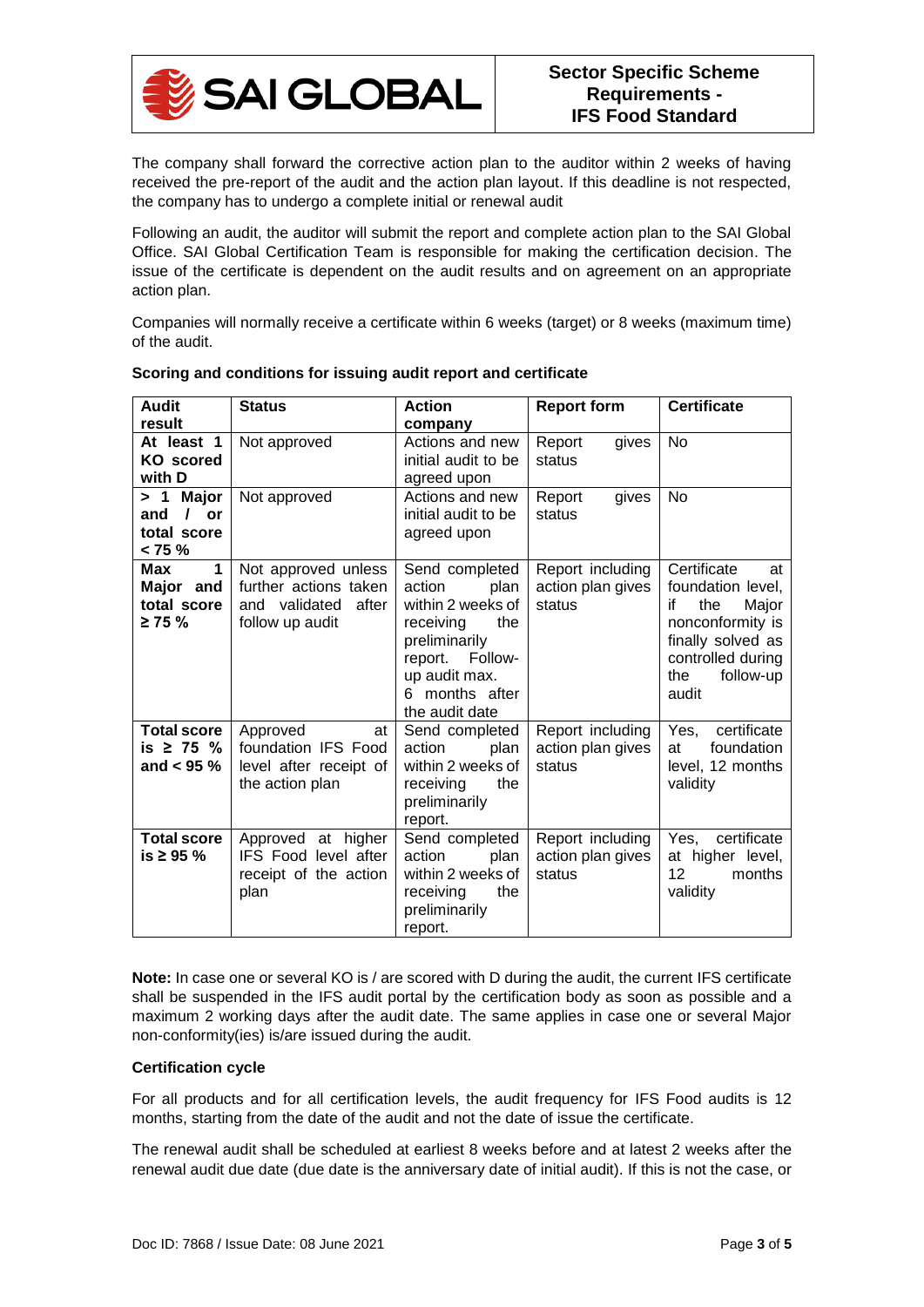

if the several steps of the certification process were not completed in time, the certificate cannot be renewed with the "due date" but with the actual new date; this will lead to a break in the certification.

Companies are responsible for maintaining their certification. All IFS certified companies will receive a reminder from the IFS on-line audit portal three months before certification expiration.

SAI Global shall contact companies in advance in order to set a date for a new audit. In general, the expected date of each audit shall be uploaded in the IFS audit portal, in the diary function and at latest 2 weeks (14 calendar days) before the audit due date.

## **Site Obligations**

The IFS Food Scheme has numerous obligations that apply as well as SAI Global Accredited Assessment Services Terms and Conditions. You need to refer to IFS Food Scheme documents and all normative documents, below are some highlights:

- Allowing the supervised training/witnessing of new auditors by SAI Global
- Routine SAI Global shadow witness audit program
- Witness audits by Accreditation Bodies, IFS, GFSI or other stakeholders
- By joining the scheme, the company agrees to the content and implications of the IFS Integrity Program (see IFS Integrity Program Section below).
- The company shall inform its certification body about any change that may affect its ability to conform with the certification requirements (e.g. recall, alert on products, etc.). This information shall be made within 3 working days.

#### **IFS Integrity Program**

To protect the integrity of the IFS standards and to provide assurance of the quality of IFS audit results IFS operates an IFS Integrity program. This involves complaint investigation, integrity onsite checks, integrity witnessing audits, integrity audits of Certification Bodies and analysis of administrate indicators for CB's.

IFS certified companies are required to participate in:

- IFS complaint investigations
- Integrity on-site checks and / or
- Integrity witness audits

# **IFS Complaint Investigations**

IFS usually receives complaints about IFS audits from retailers and from CBs, employees of IFS certified companies or other natural persons or legal entities.

If IFS is informed of significant discrepancies between results of an IFS audit and a subsequent retailer audit, this will also be investigated within the complaint management process.

The IFS offices will gather all necessary information in order to investigate the cause of the complaint and to establish if there are deficiencies by certified companies, accredited CBs or IFSapproved auditors in meeting IFS requirements.

#### **Integrity on-site Checks**

Usually are unannounced audits whereby IFS sends an independent auditor to check on the integrity of a certification based on:

- A complaint, or
- As part of risk-based quality check.